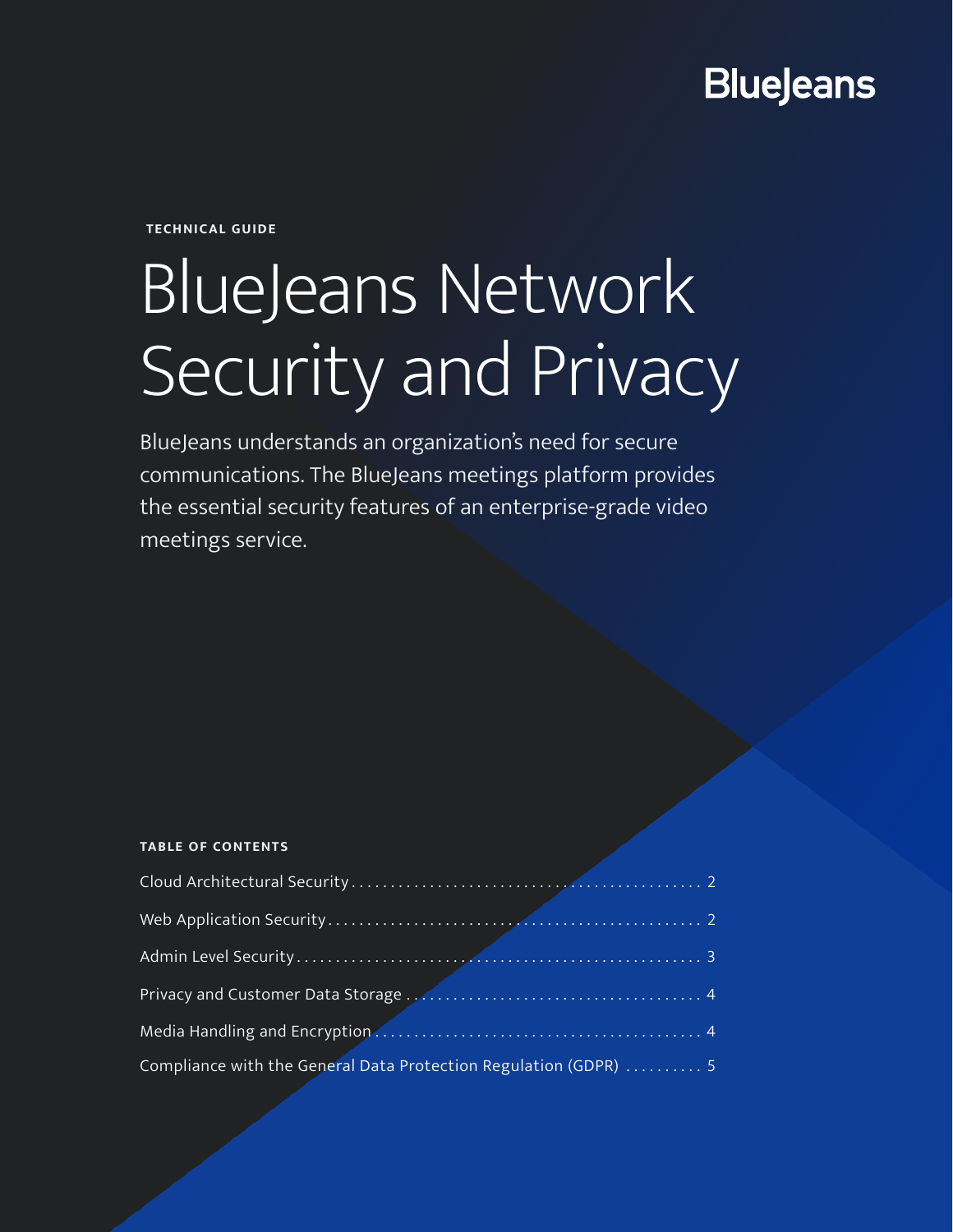#### <span id="page-1-0"></span>**Cloud Architecture Security**

#### **Global Data Center Security**

The BlueJeans service was built from the ground up by BlueJeans and consists of software that runs on cloud-compute clusters from a leading global server vendor. The service is hosted in multiple ISO27001 certified top-tier co-location data centers around the world, and in each of these PoPs, dedicated cages and racks are protected with 24x7x365 security and multiple levels of biometric access controls. Access to the cages is restricted to BlueJeans Operations personnel.

#### **Infrastructure and Network Security**

BlueJeans employs a wide range of security management practices to provide a secure and reliable service to customers. This includes network firewalls throughout the infrastructure to create security zones for different applications and services. BlueJeans also deploys proxy servers that terminate all 3rd party/customer traffic at a proxy layer. All web traffic passes through industry-leading load balancers to protect against a suite of application attack vectors.

Beyond the firewall, proxy servers and load balancers, BlueJeans also periodically scans for network, port, and application-level vulnerabilities. Vulnerability scans are conducted by a leading 3rd party SaaS provider, in addition to some special-purpose, in-house scanning tools. Furthermore, all of the 3rd party applications and operating system software is checked for security advisories and is patched periodically.

Routers, firewalls, load balancers, and proxy application servers are all configured to mitigate numerous types of DOS attacks. BlueJeans also engages with

3rd party consultants to perform penetration testing of the service. All of their findings are reviewed and appropriate actions are then taken to address and mitigate vulnerabilities found in the service.

#### **Web Application Security**

This section covers the security features that can be enabled at the user level.

#### **User Account Security**

All user accounts are secure using the following technologies and security measures:

- Each BlueJeans account is secured with a standard username and password, or via SSO SAML
- 2.0 assertion from your IDP
- Authentication requests are always sent over HTTPS
- Passwords are SHA-256 salted/hashed in the database and can never be viewed in plain text
- Passwords are never sent via email or any other form of electronic transmission (the "Forgot Password" feature only allows for resetting the end-user's password)

#### **In-Meeting Security Features**

BlueJeans meetings come with optional security capabilities that users may set as default or enable when required.

#### **Meeting ID**

A randomized nine-digit number uniquely identifying a meeting.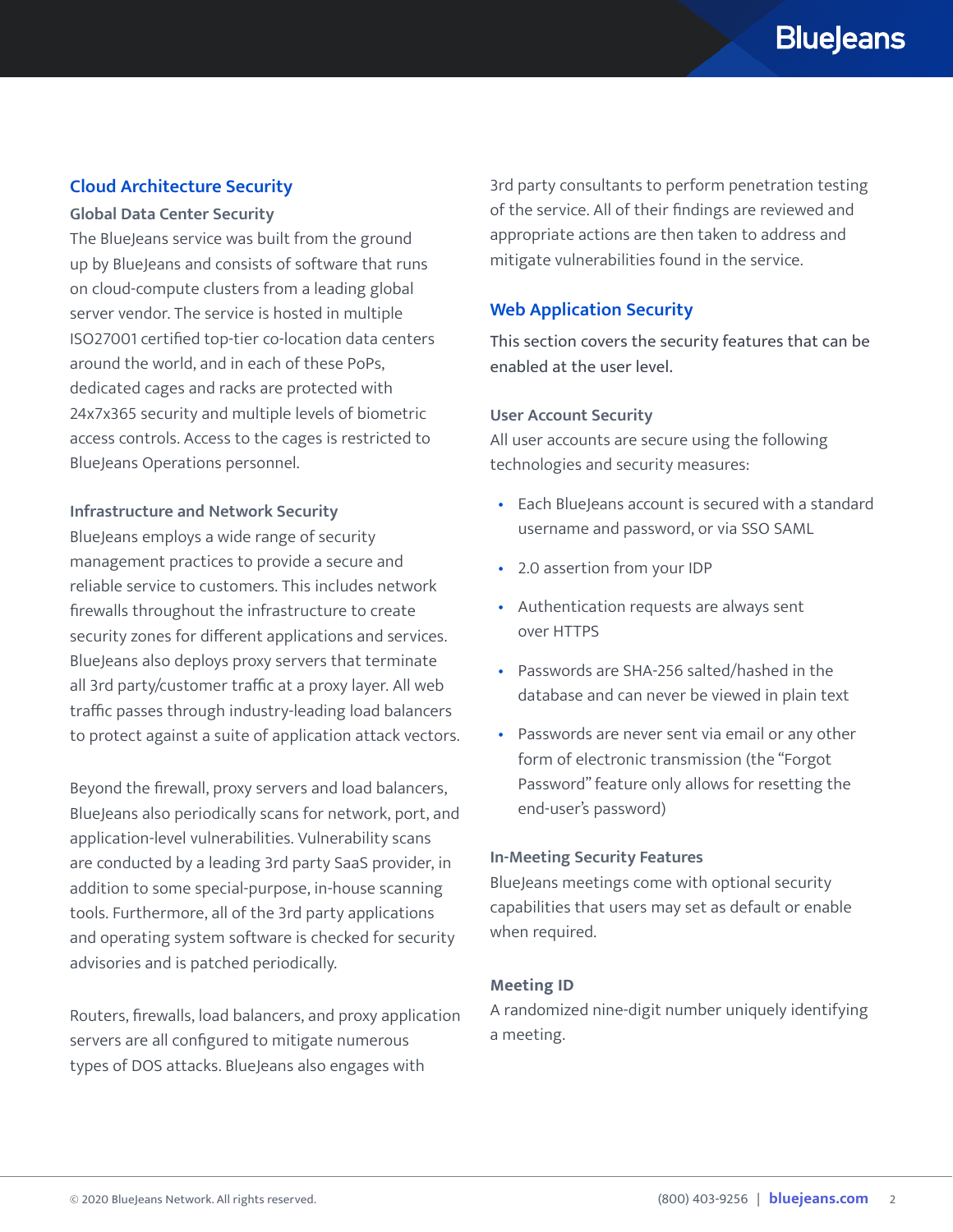#### <span id="page-2-0"></span>**Participant Passcode**

A second-level of authentication that can optionally be enabled for each meeting.

#### **Publish Meeting Option**

An option that allows a meeting to remain hidden on the end-user's personal meeting room. Participants must either join these meetings directly from an email invitation or by entering the Meeting ID and/or password via the bluejeans.com homepage.

#### **Encrypt Meeting Option**

An option that forces a BlueJeans meeting to only allow end points with sufficient encryption capabilities enabled. Please see Media Handling & Encryption for additional details on encryption.

#### **Expel Participant**

During the course of a meeting, any participant can quickly be removed from the meeting with a click of a button.

#### **Lock Meeting**

During the course of a meeting, the session may be locked down to only include those participants that are in attendance.

#### **Admin-Level Security**

#### **Group Administrator Security Features**

As a Group Administrator, BlueJeans allows security policies to be created for all users in your organization. These include:

- User Authentication Options (standard User Password configuration or SAML Single Sign On)
- User Password Requirements
- Change Password Options
- Failed Login Notifications
- Enable Video Connection Type (set supported and default endpoints for your Group)

BlueJeans also offers the option to obscure personallyidentifying information (such as participant names and IP addresses) in the Command Center console so that IT personnel can monitor and support meetings while respecting the privacy of paricipants.

**Remote Moderation and Live Meeting Control** Group Administrators can offer moderation and technical support in either of two ways:

- In-Meeting Moderator: Join any live meeting
- Remote Moderator: Manage the meeting from the Live Meeting Control console in Command Center. Controls include mute/unmute participants, lock the meeting, and push layouts.

Remote Moderation is an ideal option to protect the confidentiality of sensitive conversations and documents. Live Meeting Control is enabled first for an enterprise and then on a per-admin user basis, giving complete control over access to this powerful feature.

| <b>BlueJeans</b>                                               | <b>MEETINGS</b><br><b>EVENTS</b><br><b>COMMAND CENTER</b><br><b>RECORDINGS</b><br><b>ADMIN</b>                                                                                   |
|----------------------------------------------------------------|----------------------------------------------------------------------------------------------------------------------------------------------------------------------------------|
| <b>GROUP SETTINGS</b><br><b>MANAGE SETTINGS</b>                | John Smith<br>$\leftarrow$<br>PROFILE DETAILS<br><b>SETTINGS &amp; FEATURES</b>                                                                                                  |
| <b>MANAGE USERS</b><br><b>MEETING HISTORY</b><br><b>EVENTS</b> | <b>PERMISSIONS</b><br>Set permissions and access to products for this user<br>COMMAND CENTER<br>Grant Command Center access                                                      |
| <b>RECORDING ACTIVITY</b><br><b>RELEASE NOTES</b>              | EVENTS COMMAND CENTER<br>Grant this user access to the BlueJeans Events command<br>center<br>LIVE MEETING CONTROL<br>Enable this user to control live meetings in the enterprise |
|                                                                | HIDE PARTICIPANT NAMES<br>This will hide the user list and participant names for this<br>Command Center user                                                                     |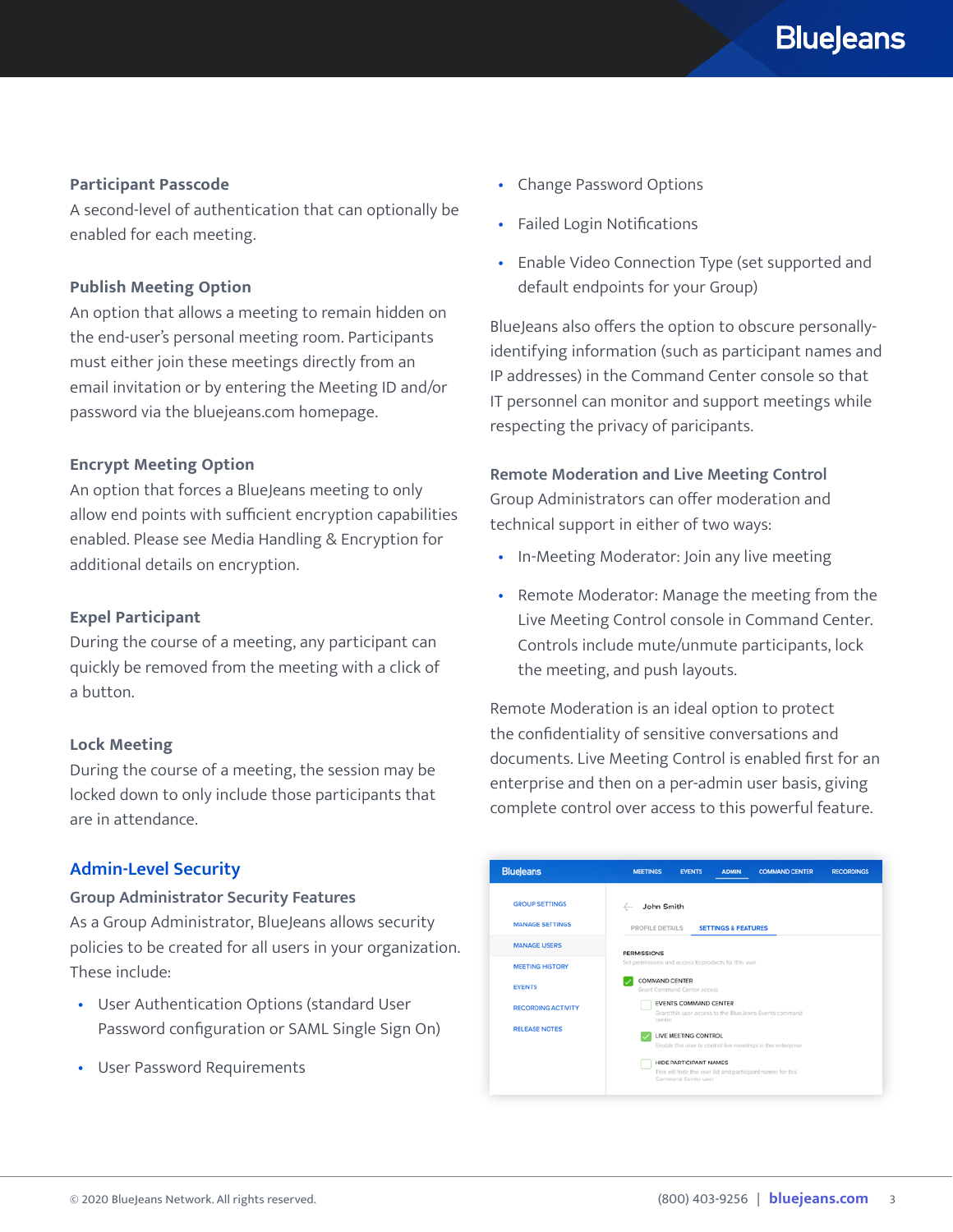### **BlueJeans**

#### <span id="page-3-0"></span>**Privacy and Customer Data Storage**

Only the most basic user data is stored in the BlueJeans database. BlueJeans stores the following user information:

#### **User Profile Details**

- Username (Facebook login includes Facebook username, Linkedin login includes Linkedin profile URL)
- Password (SHA-256 salted hash)
- Email Address
- First Name
- Middle Name
- Last Name
- Title
- Company Name
- Profile Picture

#### **Billing Details**

The BlueJeans Service currently leverages a third-party, PCI-compliant partner to handle all billing aspects of the service. This means no user credit card or billing information resides in the BlueJeans database. Because the service is used by thousands of companies globally, BlueJeans is also compliant with the EU-U.S. Privacy Shield Framework.

More information about this as well as the privacy policy can be found here: [http://bluejeans.com/](http://bluejeans.com/privacy-policy) [privacy-policy](http://bluejeans.com/privacy-policy)

#### **Media Handling and Encryption**

BlueJeans takes the utmost care with your communications, and does not record or capture any video or desktop-sharing streams without interaction and consent from customers. It is recommended that an organization employ the proper steps to ensure that software-based video clients are secured on the desktop, and that no malware may intercept media at the hardware level. BlueJeans supports standardsbased encryption (AES-128) that is available on most video endpoints today.

BlueJeans connections using BlueJeans client applications or web browsers for video are encrypted by default in BlueJeans meetings, as are many other solutions such as Cisco Jabber or Microsoft Lync.

If using room based video endpoints, such as Polycom, Lifesize, Cisco, etc. to connect to BlueJeans calls, they will encrypt upon connection to BlueJeans provided that they have this feature enabled and the proper security licenses from those vendors.

Most video room systems encrypt by default as long as both sides of the call support it. However, it is recommended that you check your system to require encryption for all calls, or to encrypt by default. As mentioned in the "In Meeting Security Features" section above you can select, "Enforce Encryption" when scheduling a BlueJeans meeting to ensure only encryption capable devices can join the meeting. This will help ensure that your room systems connection to BlueJeans using either H.323 or SIP will be a standards based encrypted connection.